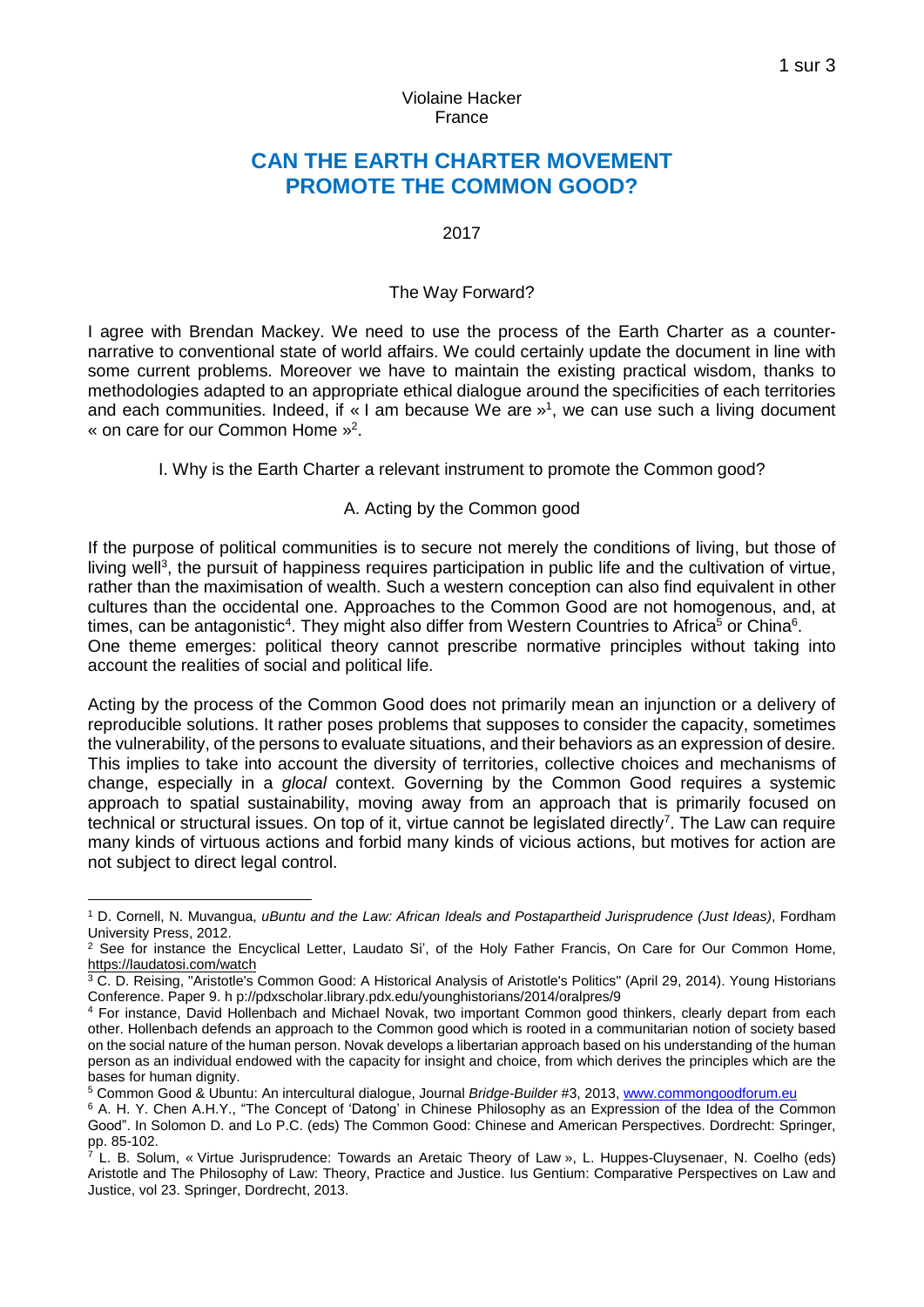# B. Soft and Hard Law

As a French citizen and lawyer, I might have been tempted to defend above all the Environment Pact promoted by our dear President Emmanuel Macron before the United Nations Assembly. *« With the law, with this Global Pact for the Environment, we've got to go further in transforming our societies* and *taking resolute action* »<sup>8</sup>. Indeed a Hard Law can represent a 'solution' imposed by a big Leviathan<sup>9</sup> to give legally binding effect to various soft law principles, and to enable creative and innovative case-appropriate solutions<sup>10</sup>. Making our planet great again might also need avoiding reductionism, and striving for the quest of new meaning through a process of perpetual reinterpretation. Such a philosophy would be moved by the dynamics stemming from the interaction between conflict and conciliation. Surprisingly such an ethical philosophy of « conciliation »<sup>11</sup> is also regularly referred to by Emmanuel Macron, notably through his famous vocabulary: *« … and at the* same time... »<sup>12</sup>. The value of the Earth Charter lies in such an ambition to manage complexity and overcome antagonisms.

On top of it, our original Movement also encourages the ethic of action<sup>13</sup> through practical reason and human agency. Indeed the People's treaty is a bold living document for: learning, understanding and designing common narratives. It enrolls communities to clarify what they want or can do together in a integral perspective. Deep engagement with practical reason and practical knowledge provides the framework to understand two key features of law: normativity and authority<sup>14</sup>.

Indeed we need to normalise the idea of calling out the ethical dimensions of public policy. Too many public devices offer the legal capacity to do so, but do not rely on the practical and cognitive capacity of target populations. The capacity for deliberation requires a reserve duty of the regulatory center, which could recognize the plurality of possible conceptions of justice, rather than seeking to impose its own conception. This supposes to encourage mechanisms of political innovation based on people's ethical choices, and correlatively on legal tools to reflect the social order, to assume the mechanisms of change and the efficiency of public policies.

# II. How could we act?

How can we be inspired by the People's Charter and activities developed around the world to promote the Common good according to our specific local cultural background? If the Common good represents as a bridge-building device, how should we prioritise and mutualise our activities?

The life of a community is not a succession of game-theoretical 'coordination problems', where the desired ends are agreed, the need for coordination is evident to all, and the scheme of collaboration, once settled, is stable over time. The meaning of the practical question 'How should we act?' is not limited to a series of patterns of coordination and patterns of those patterns. Members of the community can identify a range of projects, commitments, and goods to be achieved by coordinated action, with competing priority rankings.

# A. Learning

<sup>12</sup> L. Bigorgne, A. Baudry, O. Duhamel, *Macron. Et en même temps…, Plon,* Paris, octobre 2017.

<sup>&</sup>lt;u>.</u> <sup>8</sup> The Global Pact for the Environnement: <https://onu.delegfrance.org/The-Global-Pact-for-the-Environnement>

<sup>9</sup> D. Dyzenhaus, T. Poole, (Eds.), *Hobbes and the Law*, Cambridge University Press, 2012.

<sup>10</sup> S. Biniaz, « 10 Questions to Ask About the Proposed « Global Pact fo the Environment », Sabin Center for Climate Change Law, Columbia Law School, August 2017, p. 2.

<sup>11</sup> G. Marcela, « From conflict to conciliation and back again: Some Notes on Ricoeur's Dialectics, Society for Ricoeur Studies Fall Conference, George Mason University, Virginia, EUA, <https://tinyurl.com/y9sfhy9x>

<sup>13</sup> G. E. M. Anscombe, *L'intention [Intention]*, Coll. [Bibliothèque](http://www.gallimard.fr/Catalogue/GALLIMARD/Bibliotheque-de-Philosophie) de Philosophie, Gallimard, 2002.

<sup>14</sup> G. Webber, « The Question Why and the Common Good », Queen's University Legal Research Paper n° 75, Jurisprudence, Forthcoming, 2016 ; « Asking Why in the Study of Human Affairs », *The American Journal of Jurisprudence*, Volume 60, Issue 1, 1 June 2015, Pages 51-78.